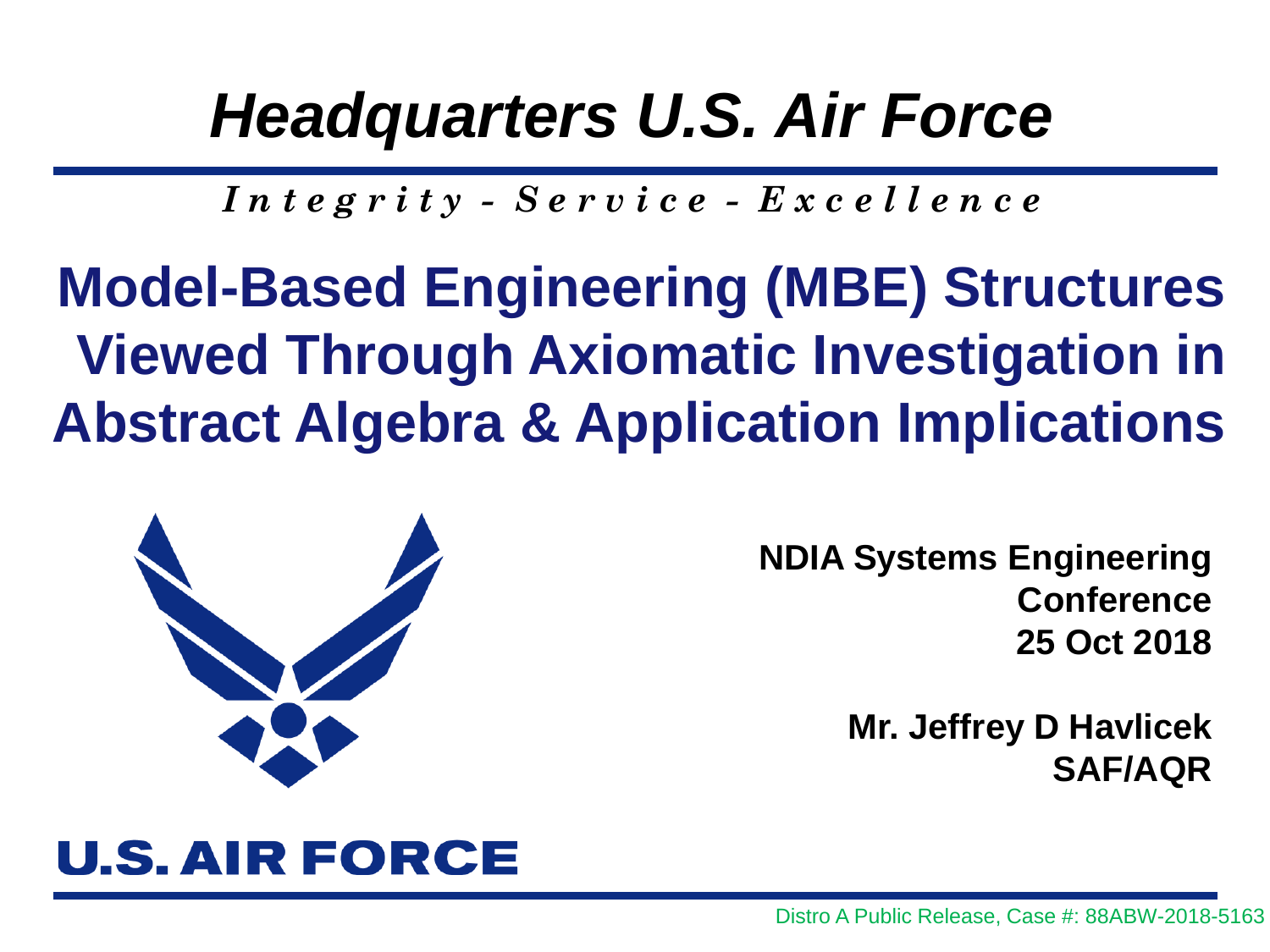



# *The views expressed in this work are those of the author and do not necessarily reflect the policy or views of the United States Air Force, the Department of Defense, or the U.S. Government.*

Distro A Public Release, Case #: 88ABW-2018-5163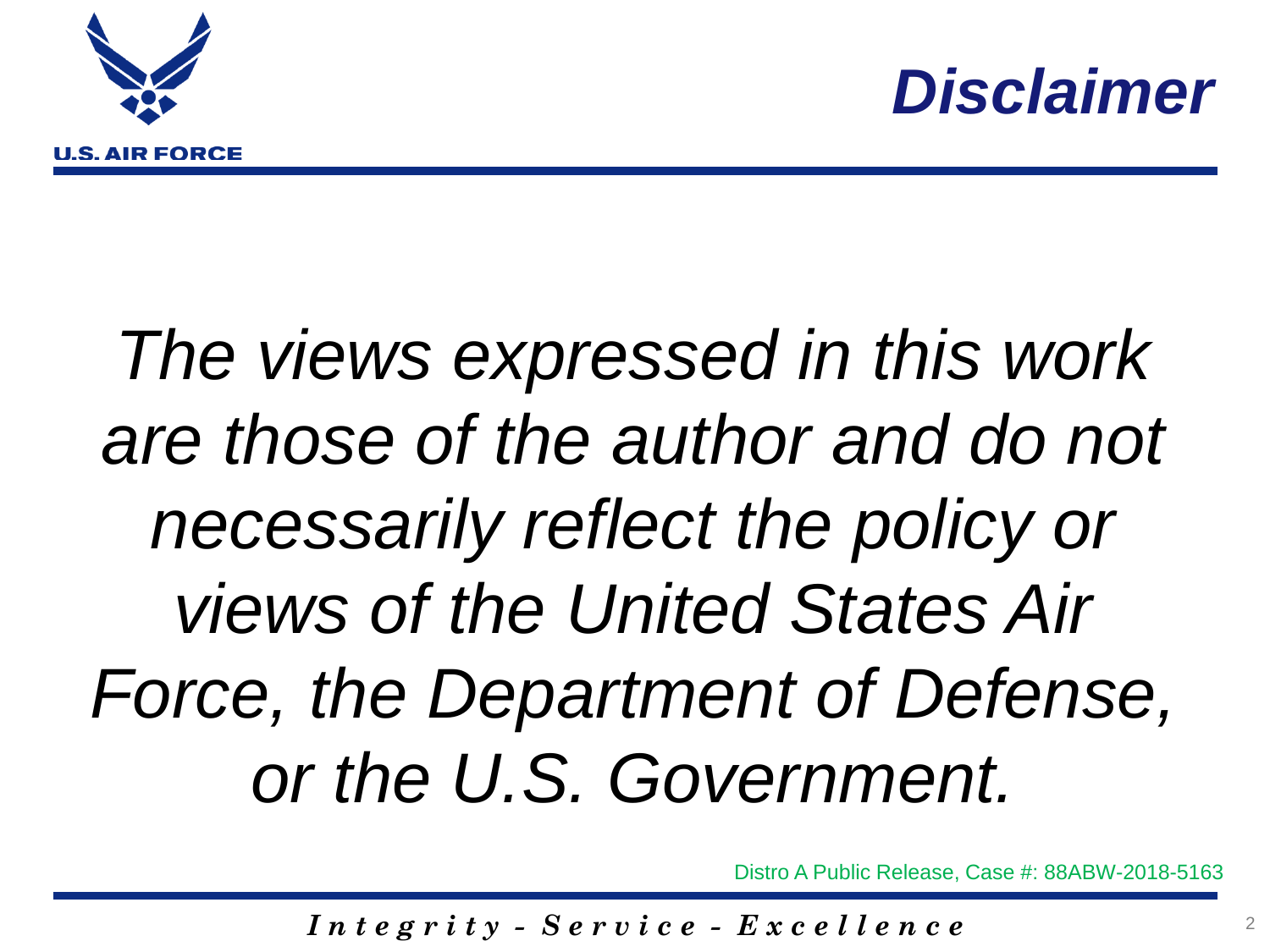

# *Axiomatic Review of MBE Structures -- Overview*

- U.S. Office of the Secretary of Defense Digital Engineering Strategy
- How Do We MBE?
- ABCs of Axioms
- Group Theory Requirements
- Testing Axiom Fit-for-Use
- Empowering MBE by Using Category Theory Tools
- **Summary**

Distro A Public Release, Case #: 88ABW-2018-5163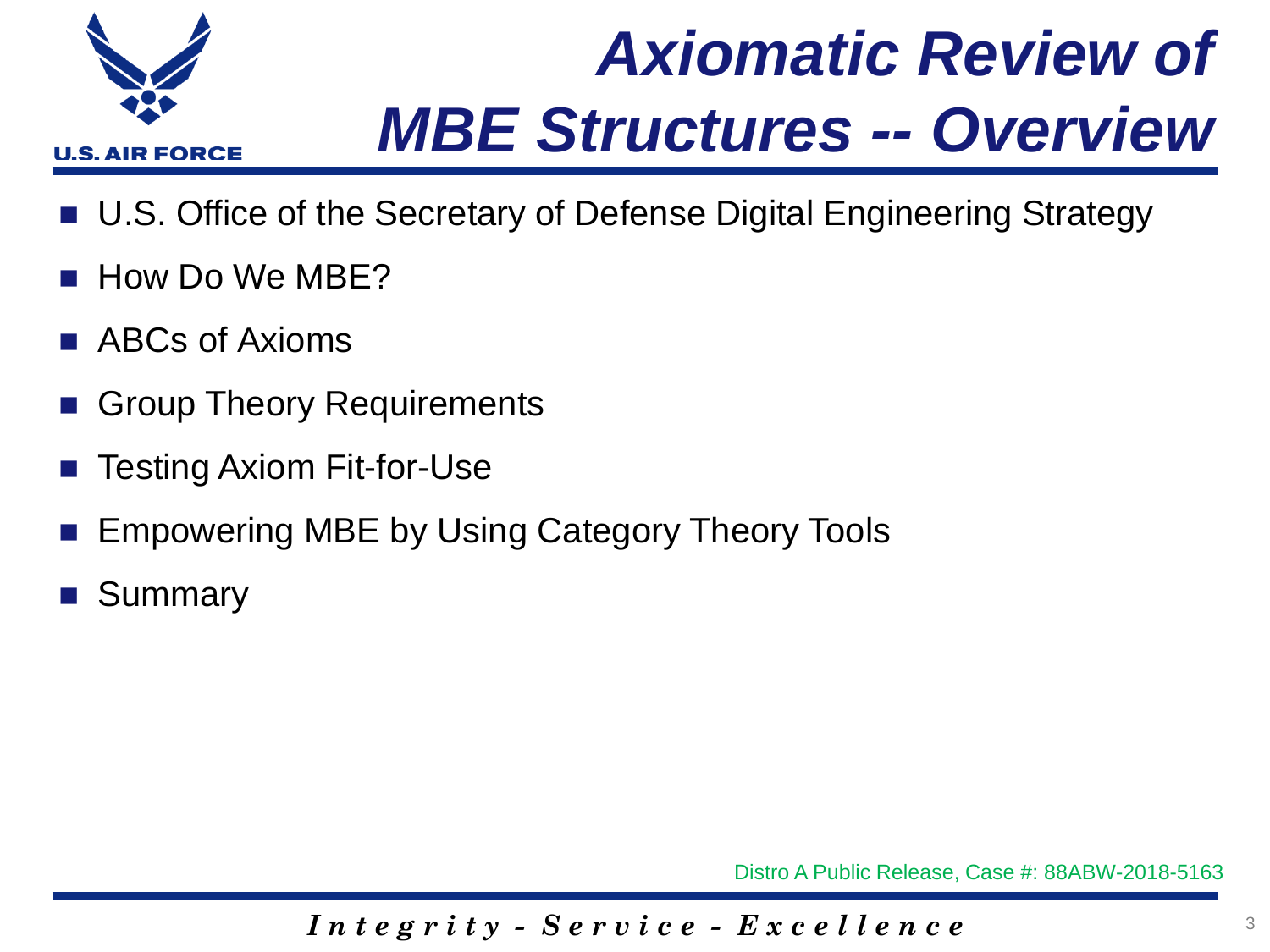

### *U.S. Office of the Secretary of Defense Digital Engineering Strategy*

#### **U.S. AIR FORCE**

This strategy describes the "what" necessary to foster the use of digital engineering practices. Those implementing the practices must develop the "how" — the implementation steps necessary to apply digital engineering in each enterprise. The Services should develop corresponding digital engineering implementation plans during 2018 to ensure the Department advances this timely and imperative effort.

#### Michael D. Griffin

The services develop the "how".

Under Secretary of Defense for Research and Engineering

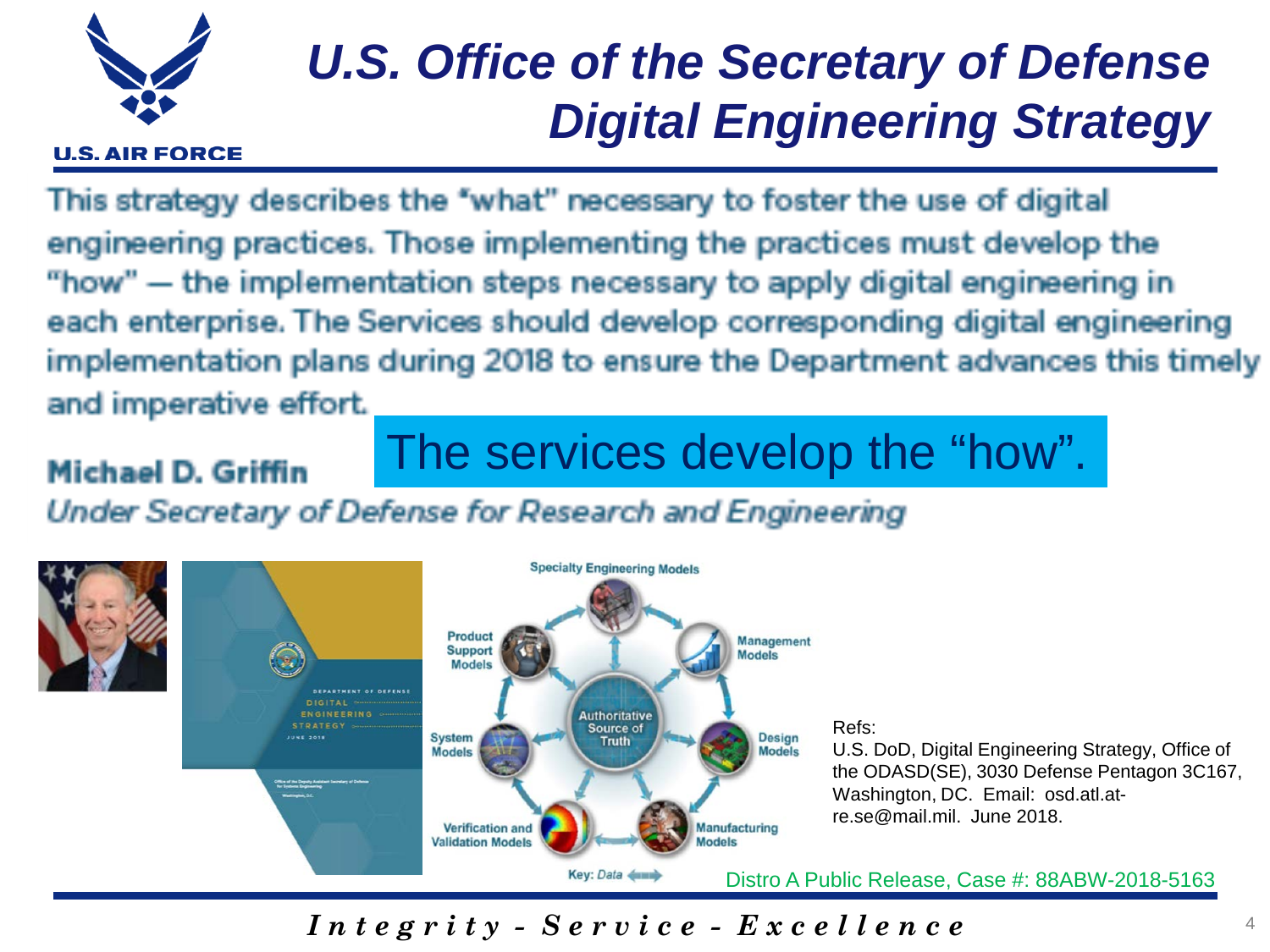

## *How Do We MBE?*

#### **U.S. AIR FORCE**

 How do we find the right technologies to create an MBE structure?



Refs:

U.S. DoD, *Digital Engineering Strategy*, Office of the ODASD(SE), 3030 Defense Pentagon 3C167, Washington, DC. Email: osd.atl.at-re.se@mail.mil. June 2018. Distro A Public Release, Case #: 88ABW-2018-5163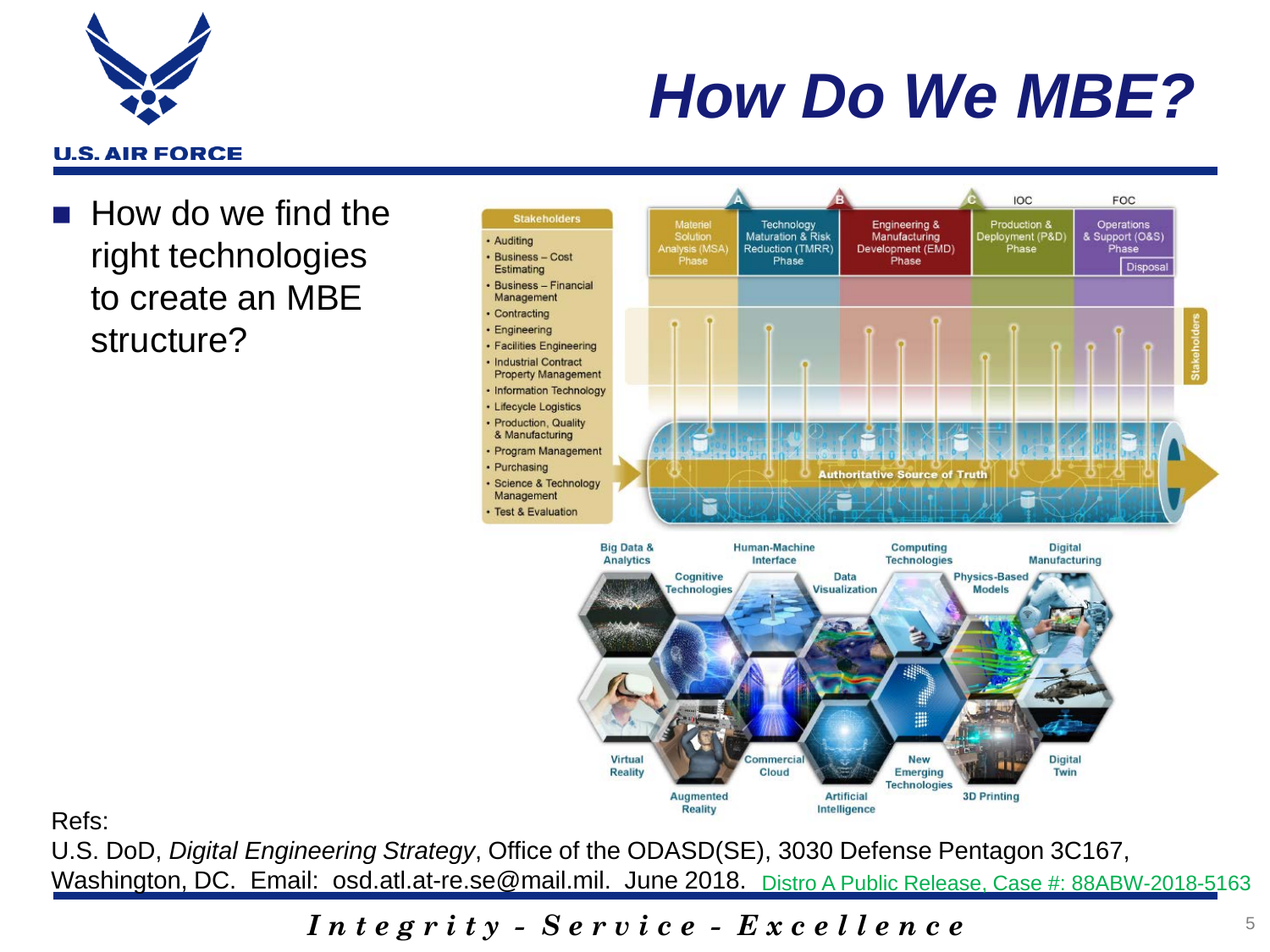

**Uncertainty linked to uncertainty: Collapses quickly**

**Well-established foundation: Withstanding the tests of time**

Distro A Public Release, Case #: 88ABW-2018-5163

*I n t e g r i t y - S e r v i c e - E x c e l l e n c e*

**VS.**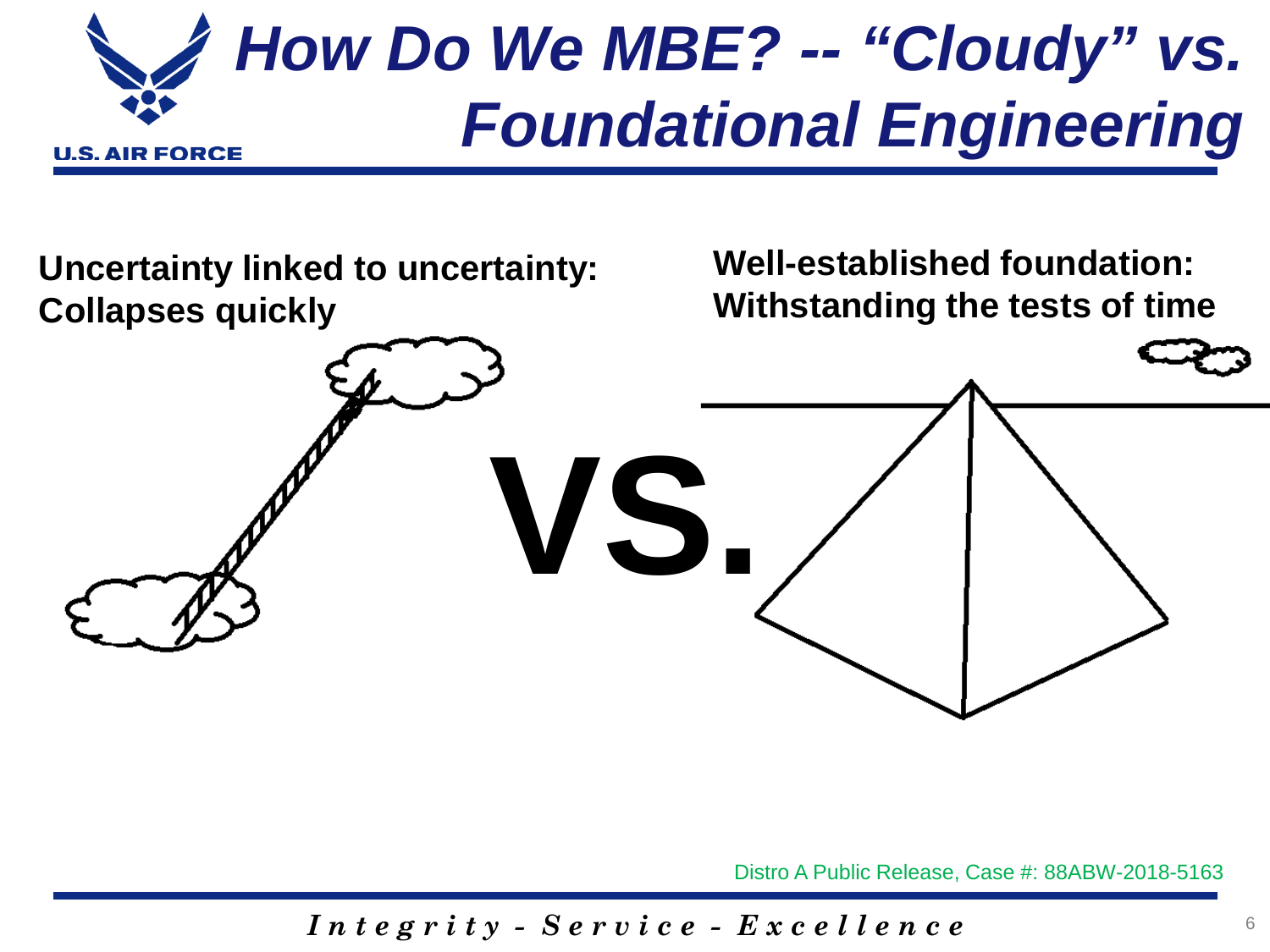



- **Axioms are the** foundation of math
- **Nath is the foundation** of science
- Science is the foundation of engineering

Model-based engineering NEEDS axioms!

*"The laws of nature are but the mathematical thoughts of God*."-- Euclid

Distro A Public Release, Case #: 88ABW-2018-5163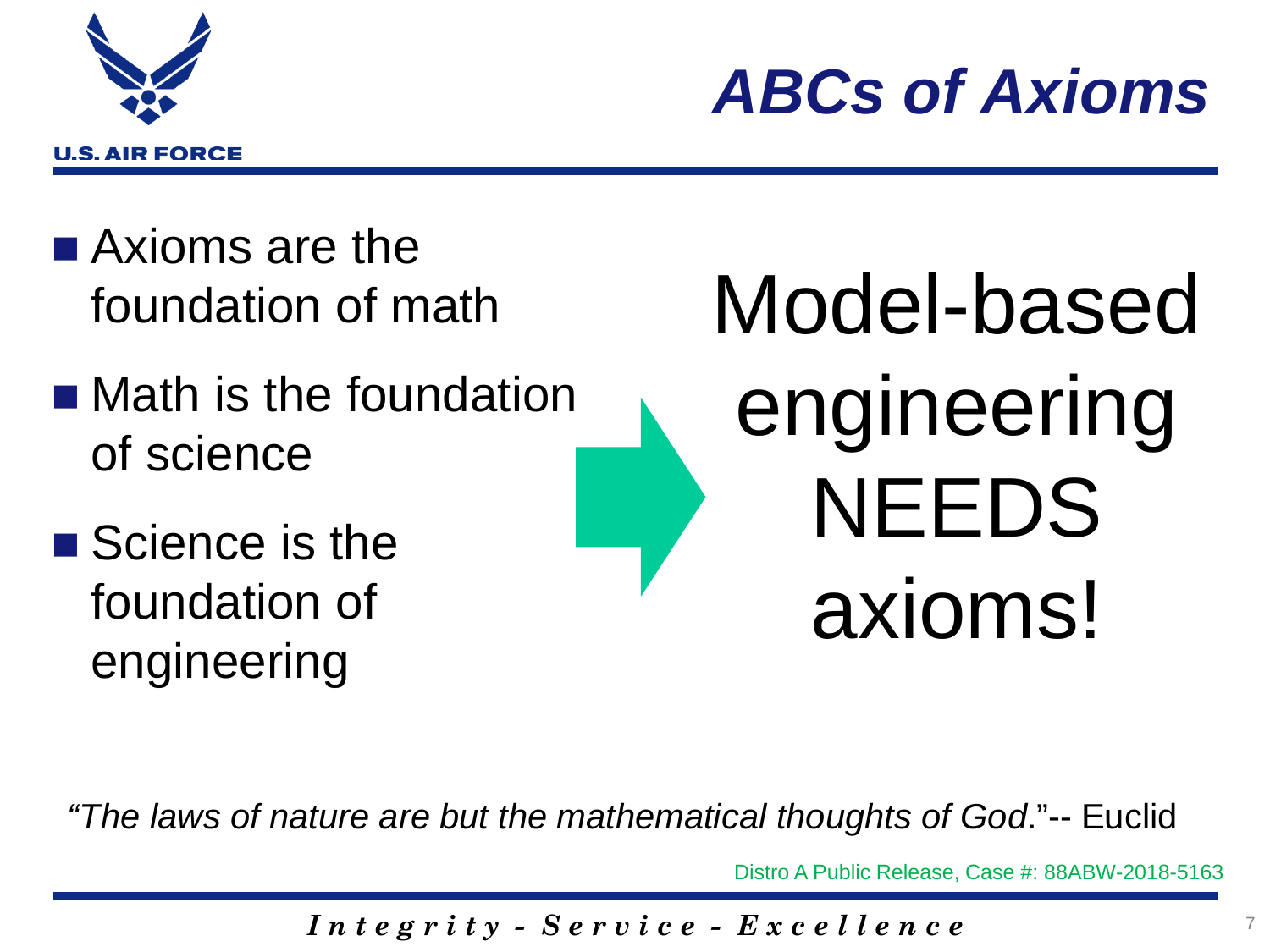



- an *axiom* is any mathematical statement that serves as a starting point from which other statements are logically derived
- *axiom* comes from the Greek word ἀξίωμα (*axíōma*), a verbal noun from the verb ἀξιόειν (*axioein*), meaning "to deem worthy", but also "to require"
- **non-logical axioms (e.g.,**  $a + b = b + a$ **) are substantive assertions** about the elements of the domain of a specific mathematical theory (such as arithmetic). "Axiom", "postulate", and "assumption" may be used interchangeably in this case.
- a *non-logical axiom* is *not* a self-evident truth, but rather a *formal logical expression* used in deduction to *build a mathematical theory*. To axiomatize a system of knowledge is to show that its claims can be derived from a small, well-understood set of sentences (the axioms).

Ref: https://en.wikipedia.org/wiki/Axiom

Distro A Public Release, Case #: 88ABW-2018-5163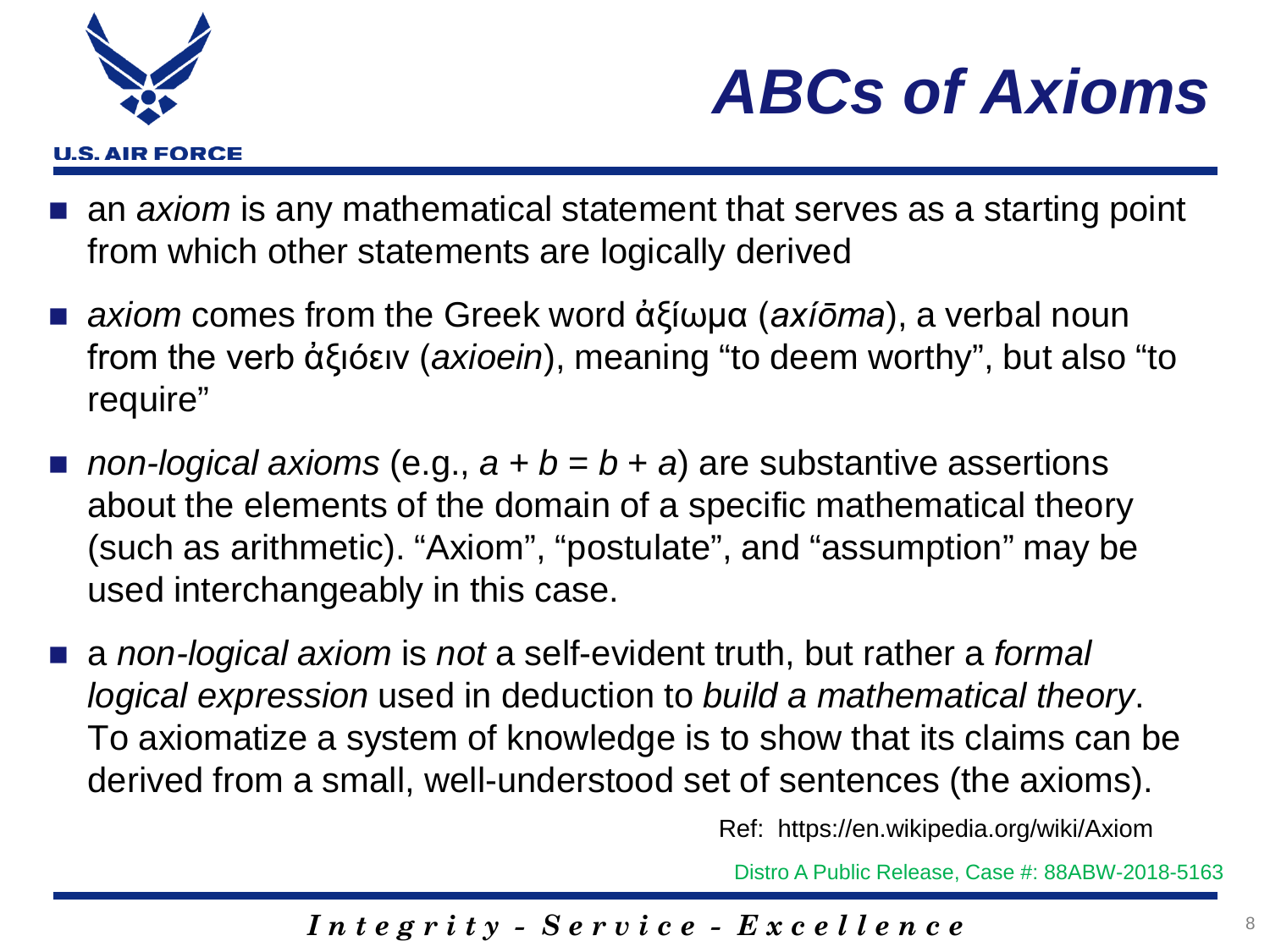

**U.S. AIR FORCE** 

## *Group Theory Requirements-- Are we Groupies?*

- For some set and some operation:
	- **Four Requirements:**
		- **Closure/Totality (of the set w.r.t. the operation)**
			- **e** even + even =  $2k + 2m = 2^*(k + m) \Rightarrow$  even  $\Rightarrow$  Closure
			- $\blacksquare$  odd + odd =  $(2k+1)+(2m+1)+2 \cdot (k+m)+2 \Rightarrow$  even  $\Rightarrow$  No Closure
		- **Associativity (property of the operation on the set)**
			- $(A \circ B) \circ C = A \circ (B \circ C)$
		- **Identity (w.r.t. the operation)**
			- A "Zero" or "Unit" in an open relational sense
		- **Invertibility (of an object w.r.t. the operation)**
			- An "inverse" in an open relational sense
	- And one more that can be useful for further restrictive abelian groups:

### **Commutivity (property of the operation on the set)**

Ref: https://en.wikipedia.org/wiki/Axiom Distro A Public Release, Case #: 88ABW-2018-5163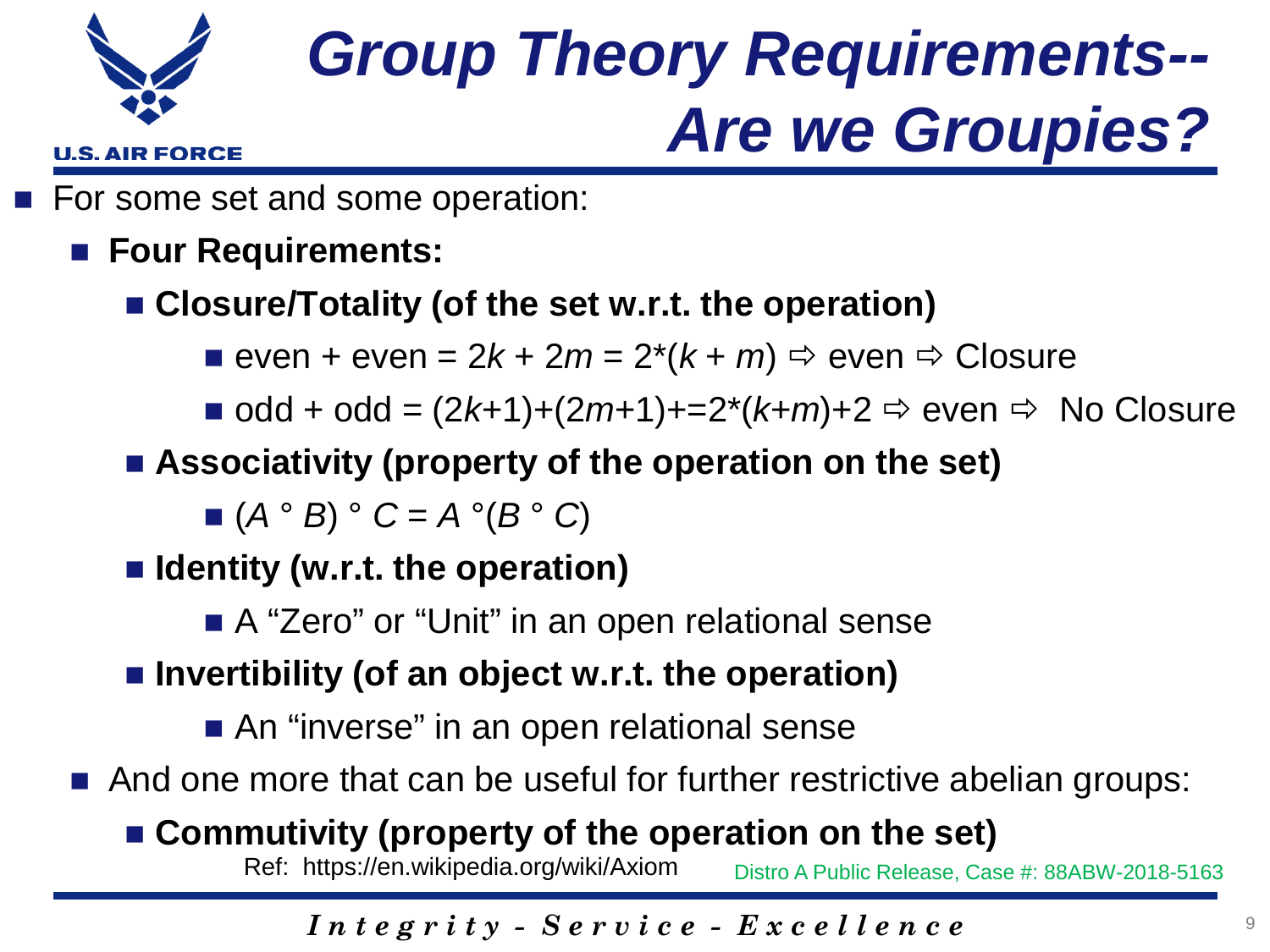

## *Testing Axiom Fit-for-Use*

- Totality Axiom Issues:
	- Data aggregation can generate sensitivities
		- Record with: 9 digit integer + "SSN" + NAME  $\Rightarrow$  PII
		- **Similar issues with:** 
			- ITAR, classified, HIPAA, PROPRIN, STINFO, etc.
	- So, closure / totality is not supported, unless the whole data archive is secured in the most secure "worst case" enclosure after aggregation considerations

### *Data aggregation of records increases sensitivity of the archive repository*

Distro A Public Release, Case #: 88ABW-2018-5163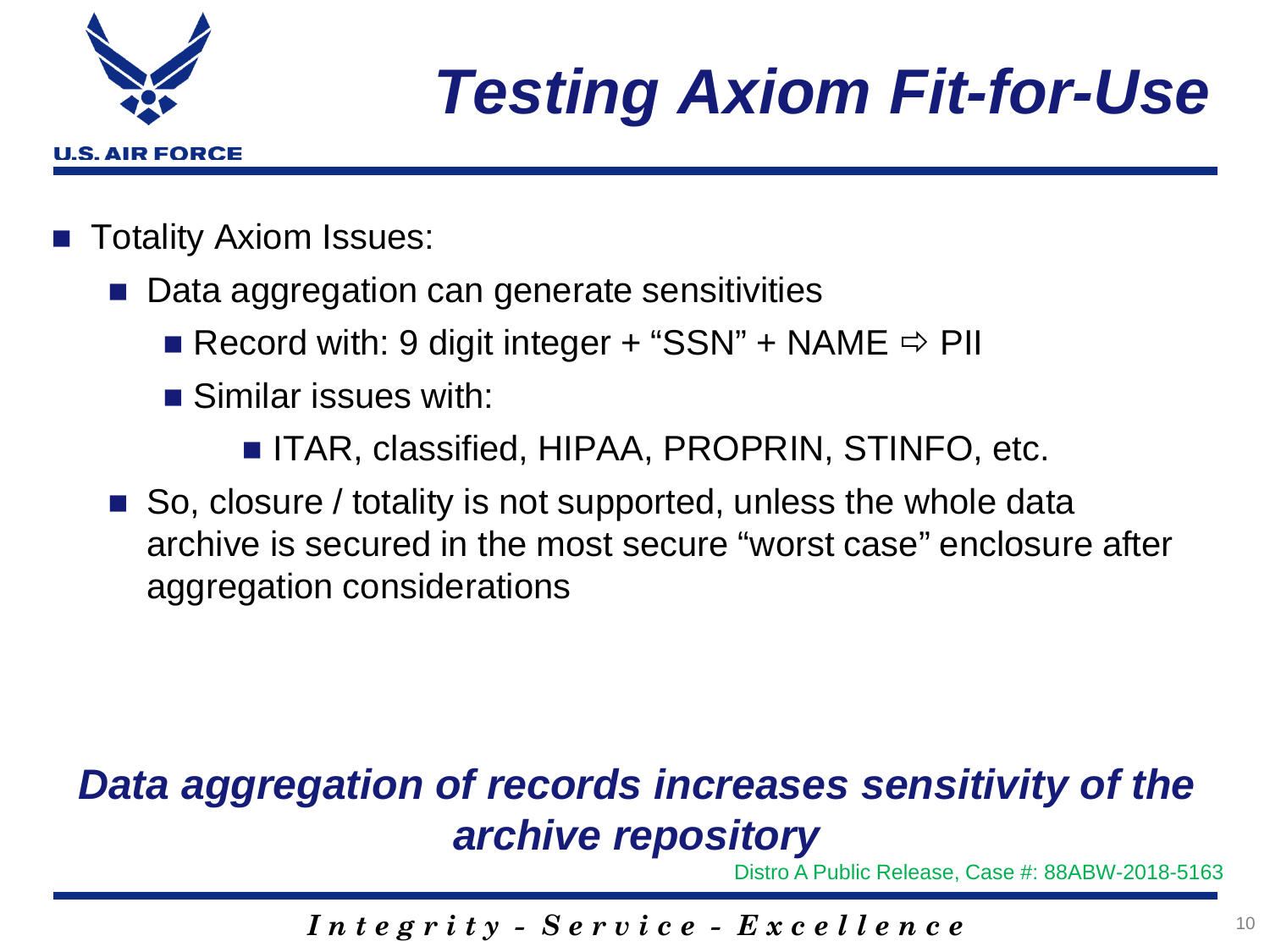

## *Testing Axiom Fit-for-Use*

- Invertibility Axiom Issues:
	- What is the inverse of a CAD drawing? Or a CFD analysis? Or a part number? What is the operation on CAD drawings? Does it even have an identity?
		- Invertibility seems questionable
- Commutivity Axiom Issues:
	- A "door hinge" is not the same as a "hinge door". A "key risk" is not the same as a "risk key"
		- Commutivity seems in question

Distro A Public Release, Case #: 88ABW-2018-5163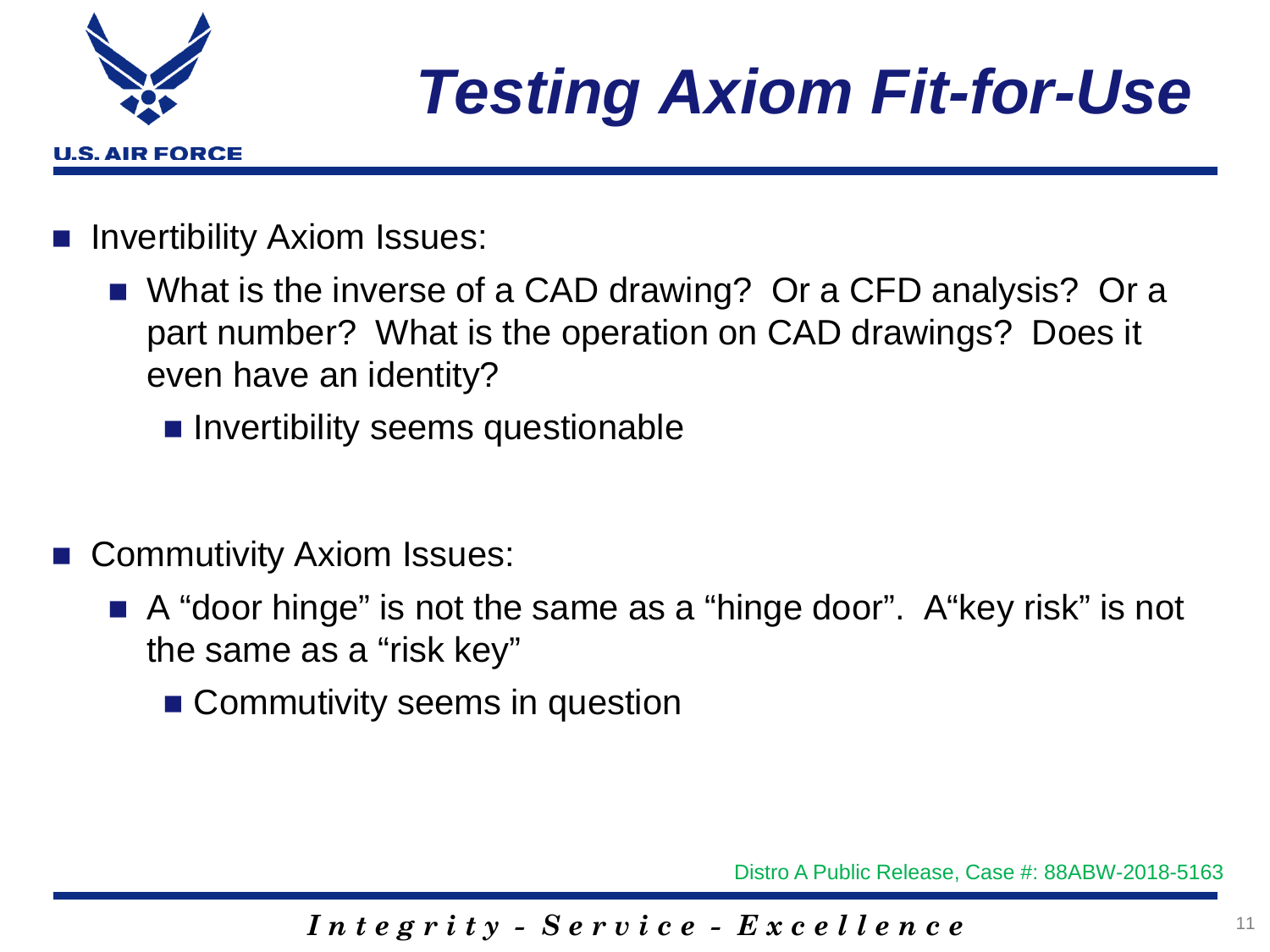

# *Testing Axiom Fit-for-Use*

- Associativity Axiom Acceptance:
	- Concatenation operation is useful for associativity of strings and of records
		- Concatenation  $("a", "bcd") = Concatenation ("abc", "d") = "abcd"$
	- **Associativity seems reasonable**
- Identity Axiom Acceptance:
	- A null pointer or null string is useful for a "zero element" needed for identity
		- Concatenation  $(a,$  *""*) = Concatenation (*"", a*) = *"" + a = a + "" = a*
	- Identity seems reasonable

Distro A Public Release, Case #: 88ABW-2018-5163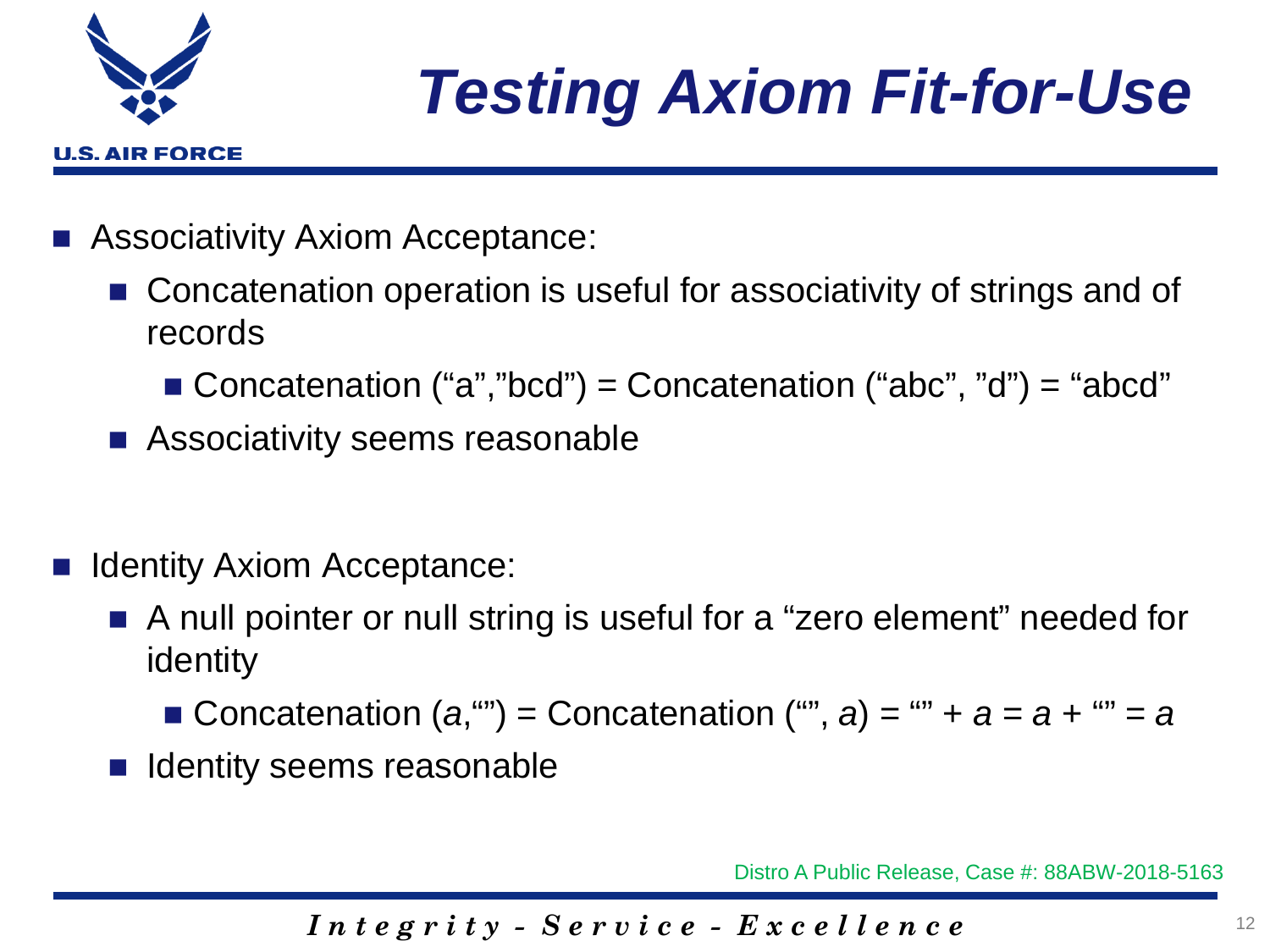

# *Testing Axiom Fit-For-Use*

#### **U.S. AIR FORCE**

| <b>Structure\Axiom</b> | <b>Totality</b> | <b>Associativity</b> | <b>Identity</b> | <b>Invertibility</b> | <b>Commutativity</b> |
|------------------------|-----------------|----------------------|-----------------|----------------------|----------------------|
| Semigroupoid           |                 | Required             |                 |                      |                      |
| Category               |                 | <b>Required</b>      | <b>Required</b> |                      |                      |
| Groupoid               |                 | Required             | Required        | Required             |                      |
| Semigroup              | Required        | Required             |                 |                      |                      |
| <b>Monoid</b>          | <b>Required</b> | <b>Required</b>      | <b>Required</b> |                      |                      |
| Group                  | Required        | Required             | Required        | Required             |                      |
| <b>Abelian Group</b>   | Required        | Required             | Required        | Required             | Required             |

We find ourselves in Category Theory.

We can consider using benefits of a Monoid algebra structure in very limited situations where sensitivity by aggregation is either over-controlled or structurally avoided.

Distro A Public Release, Case #: 88ABW-2018-5163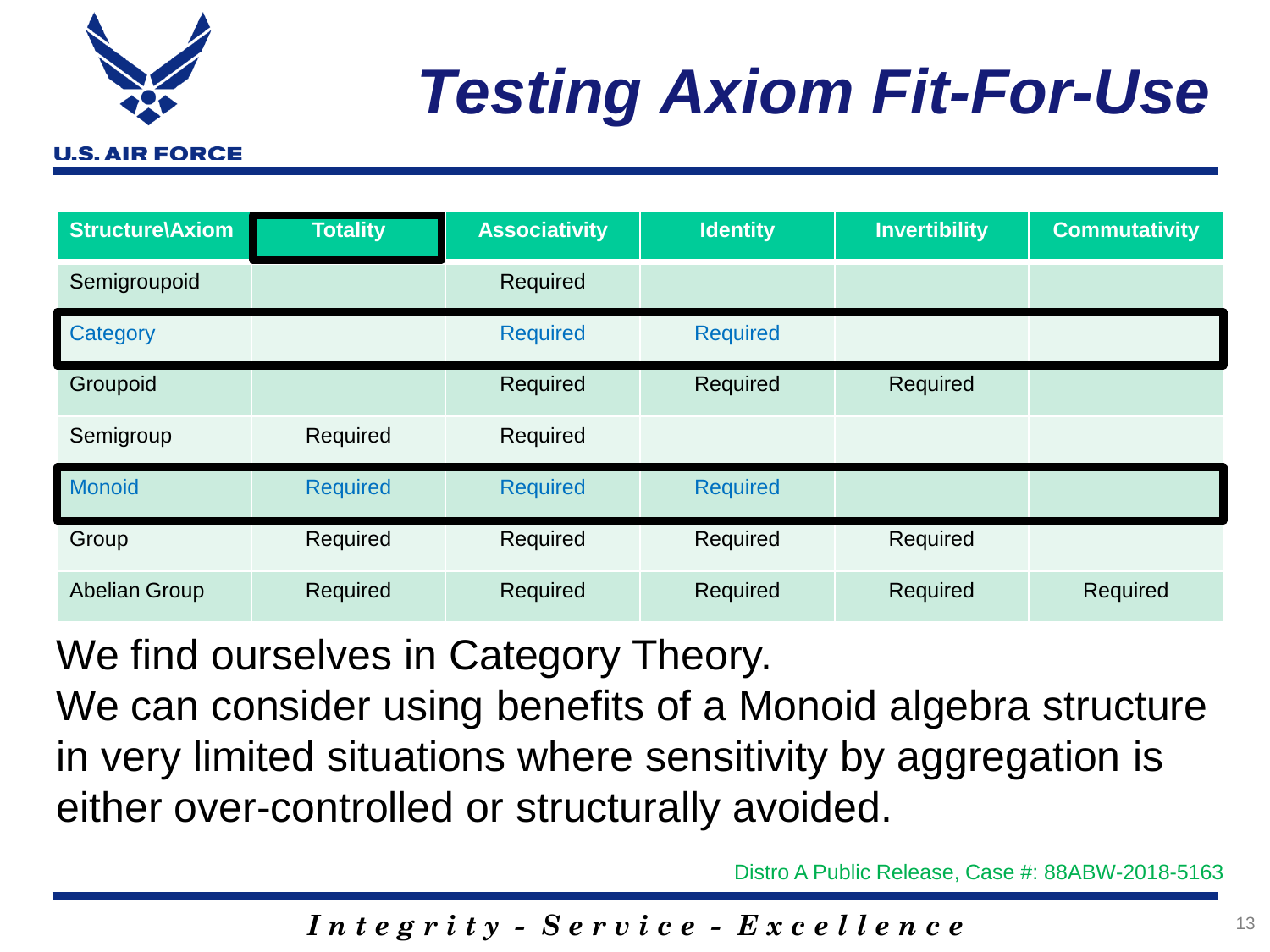



- A category *C* consists of two entities or classes:
	- A class ob(*C*) whose elements are called objects

**Identical to a directed graph!**

- A class hom(*C*) whose elements are called morphisms or maps or *arrows*. Each morphism *f* as a source object *a* and a target object *b*.
	- A morphism is a structure-preserving map from one structure to another one of the same type.
		- Has to admit associative composition
- Two required morphisms:
	- Identity morphism:  $\forall$  object *X*,  $\exists$  a morphism id<sub>*X</sub>*: *X* $\rightarrow$ *X* called the</sub> identity morphism on X such that for every morphism f: $A \rightarrow B$  we have  $\mathrm{id}_{B}^{\circ} f = f = f^{\circ} \mathrm{id}_{A}$ .
	- Associativity morphism:  $h^{\circ} (g^{\circ} f) = (h^{\circ} g)^{\circ} f$ 
		- e.g. a B-52 object is a vehicle, a wheeled vehicle, and a flying *vehicle after assigned inheritance attributes* Ref: https://en.wikipedia.org/wiki/Morphism Distro A Public Release, Case #: 88ABW-2018-5163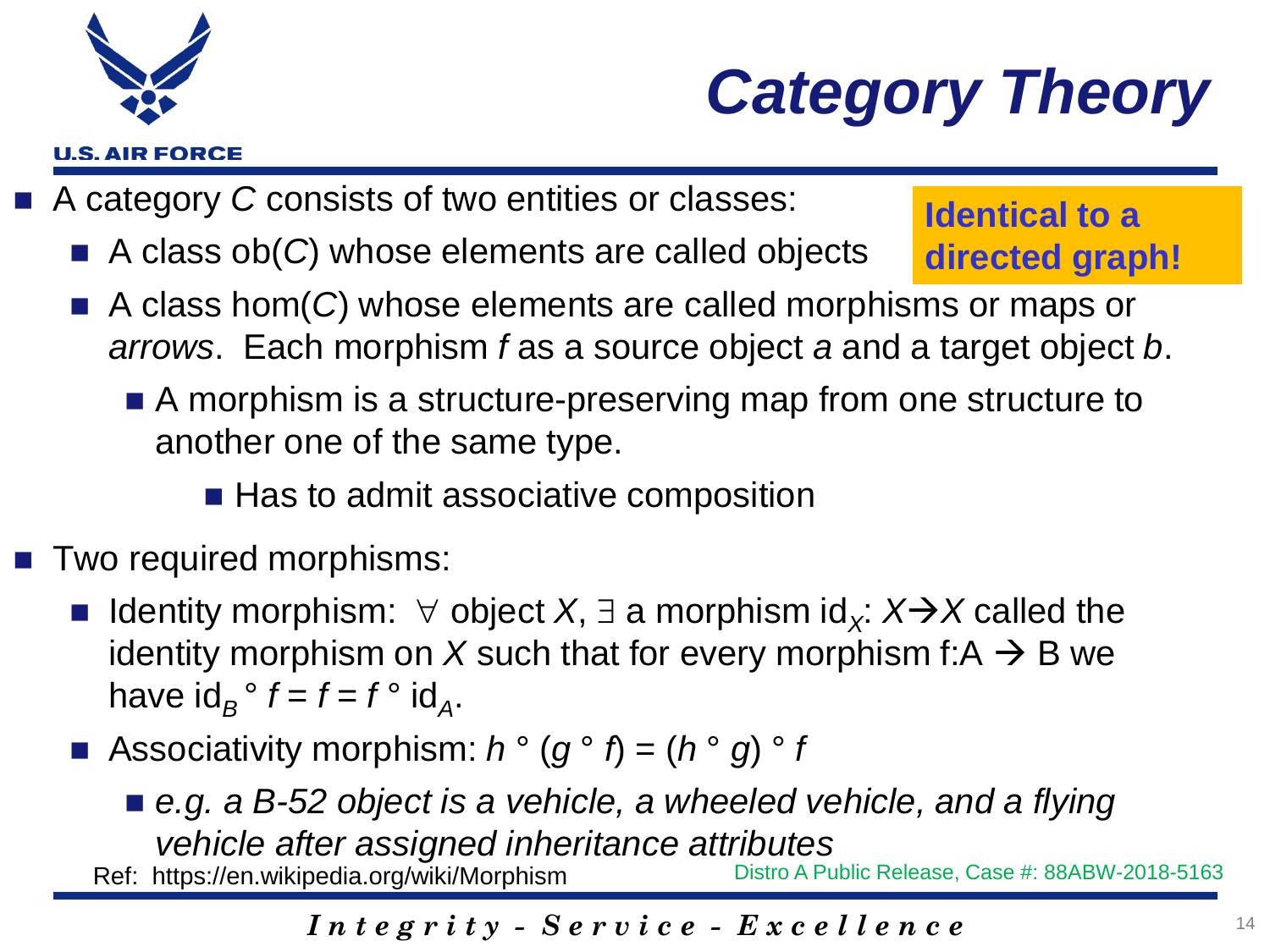

# *Empowering MBE by Using Category Theory Tools*

- Having settled on axioms for MBE, let's call this common case "*Category Theoretic Model Based Engineering (CTMBE)*".
- Now what?
- Three Fruitful Activities:
	- Avoid misuse of tools not appropriate for CTMBE
	- Mathematically utilize our axiom base of Category Theory for "new innovations"
	- Use tools compatible with Category Theory

Distro A Public Release, Case #: 88ABW-2018-5163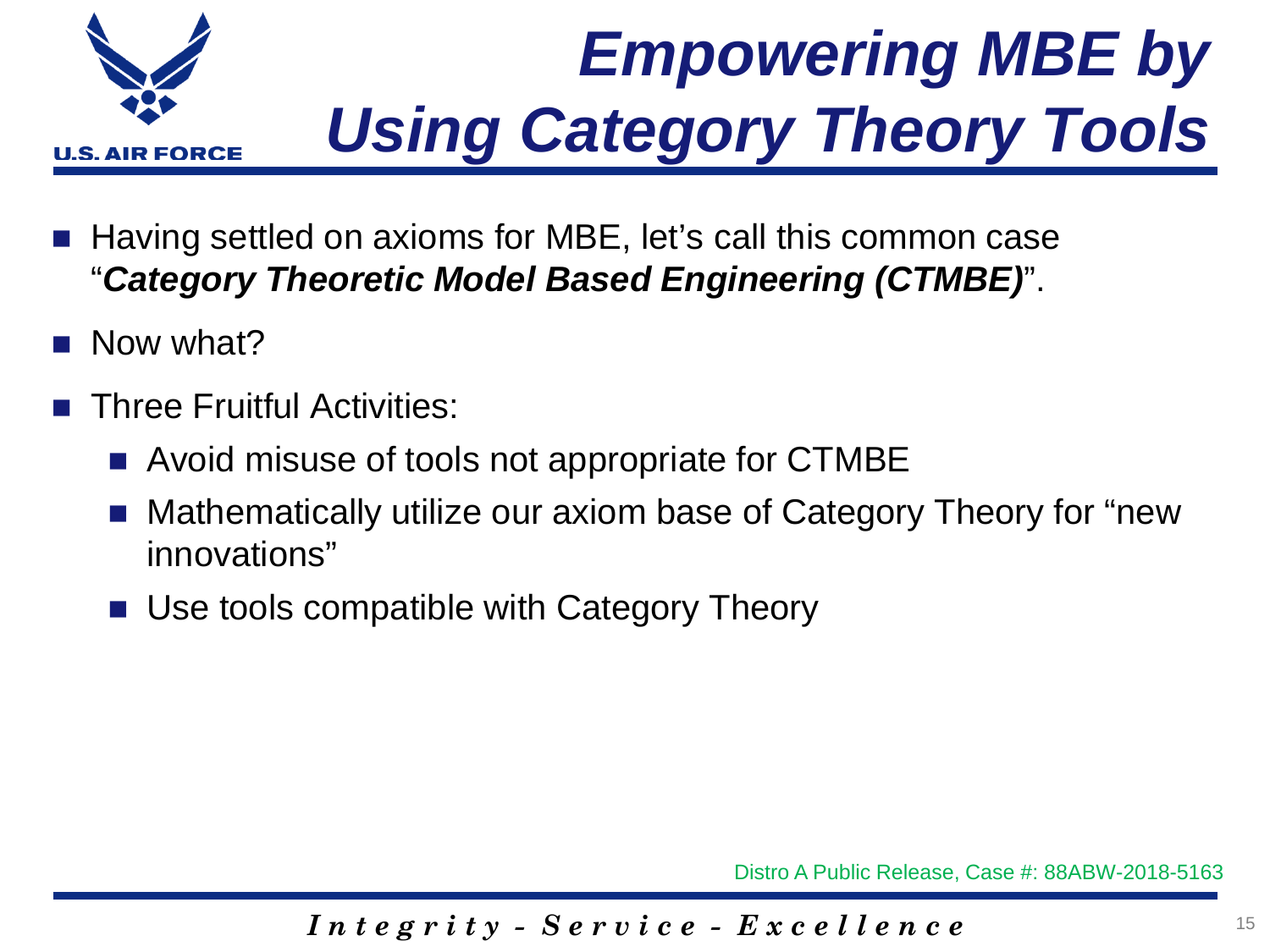

**U.S. AIR FORCE** 

# *Empowering MBE by Using Category Theory Tools*

- Category Theory / Discrete Math has a Wealth of Tools:
	- Sorting and Ordering
		- **Heap sorts**
		- Quicksort
	- **Data Structures** 
		- Stacks and queues
		- Hash tables
		- **Binomial trees**
		- Binary search trees
		- Binomial heaps
		- **Fibonacci heaps**
		- Spanning trees
- Relations
	- Objects and pointers
	- $\blacksquare$  Hash functions
	- Object oriented programming / **Inheritance**
- **Directed Graphs** 
	- Graph Theory
	- Clique analysis
	- Centrality
	- Min cut sets
	- Weighted graphs / network theory
		- Shortest path

Ref: Cormen, Thomas, et. Al. Introduction to Algorithms, 2<sup>nd</sup> Ed. MIT Press / McGraw-Hill Book Company, 2001. Distro A Public Release, Case #: 88ABW-2018-5163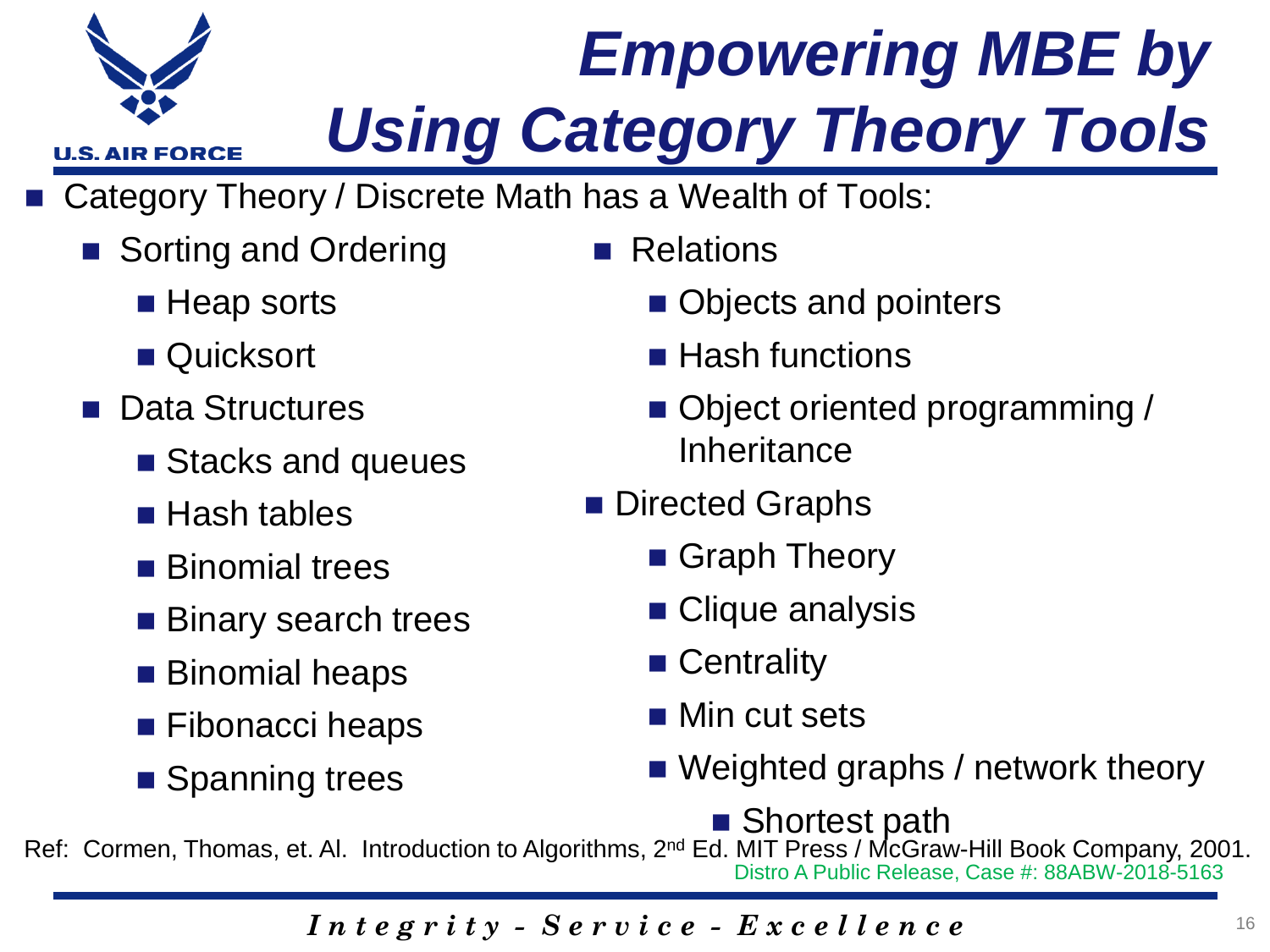

- Pragmatic Examples:
	- Closure Assurance
		- What is the max theoretical information security state after aggregation of future record collection?
		- What IT solution architecture can handle such concerns?
	- $\blacksquare$  Heap data structure  $\rightarrow$  max priority queues
		- What is the highest priority Engineering Change Proposal pending in the weapon system authoritative source of truth stack?
	- **Neighted networks**  $\rightarrow$  **min cut sets** 
		- What are the minimum physical components or communication pathways which cause loss of primary system operations?

Ref: Cormen, Thomas, et. Al. Introduction to Algorithms, 2<sup>nd</sup> Ed. MIT Press / McGraw-Hill Book Company, 2001.

Distro A Public Release, Case #: 88ABW-2018-5163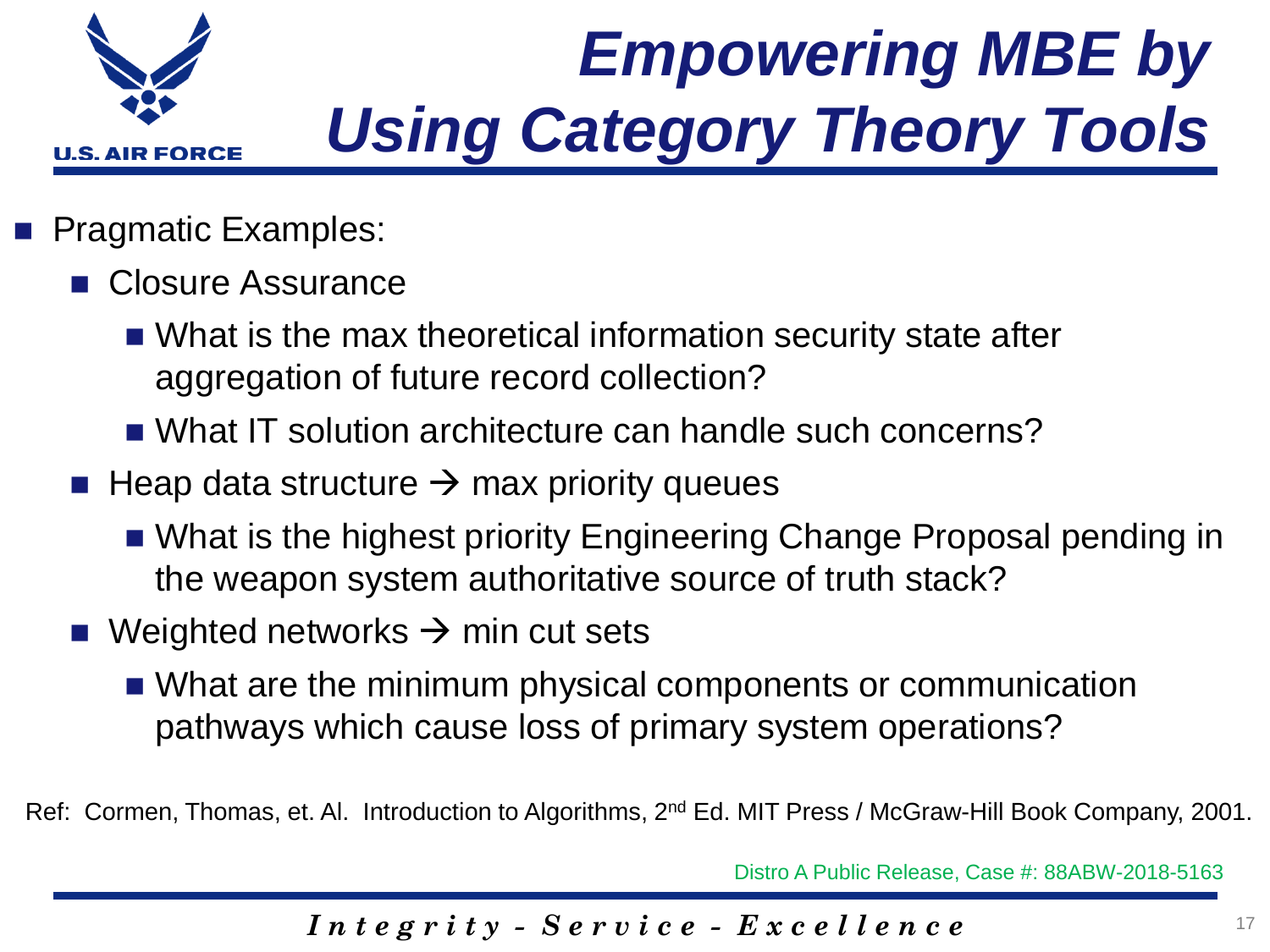

- For the CTMBE Tools Developer:
	- Design software data handling and menu tools to match the robust features of CTMBE
- For the MBE Tool Buyer:
	- Demand robust data structures, query features, and data analysis menu options that provide full value of CTMBE
- For a Program Chief Data Officer & Chief Analytics Officer:
	- Plan for a robust structure consistent with some of the best data management practices and data analysis techniques
- **For the Future MBE Tool User:** 
	- Refine skills with database structures, advanced query language, object-oriented / inheritance methods, and network theory

Distro A Public Release, Case #: 88ABW-2018-5163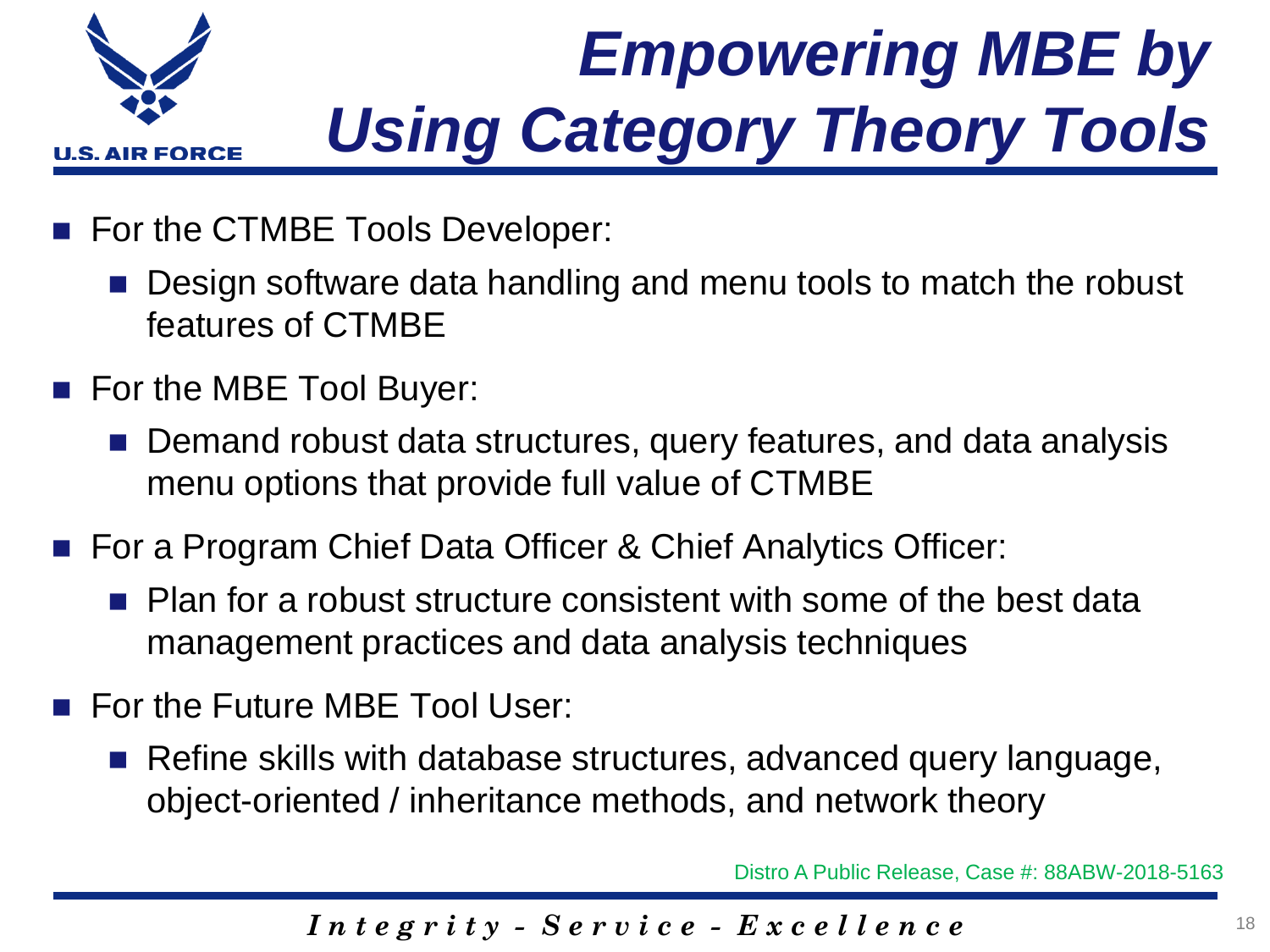



- Model-Based Engineering, like all science application, needs to leverage math and axioms to maximize tool development and application utility of MBE practice
- Category theory with its requirements of associativity and identity axioms fits well to MBE and is well known and developed in discrete math, data structures, sorting and ordering, directed graphs, and weighted networks.
- **Monoid theory is also useful if we can either heavily restrict** combinatorial spillage of security levels or create overly-secure enclaves of data stacks
- Applications are endless—go build CTMBE data repositories and the tools to manage them for benefits in structural efficiency, analytic tools, and insights!

Distro A Public Release, Case #: 88ABW-2018-5163